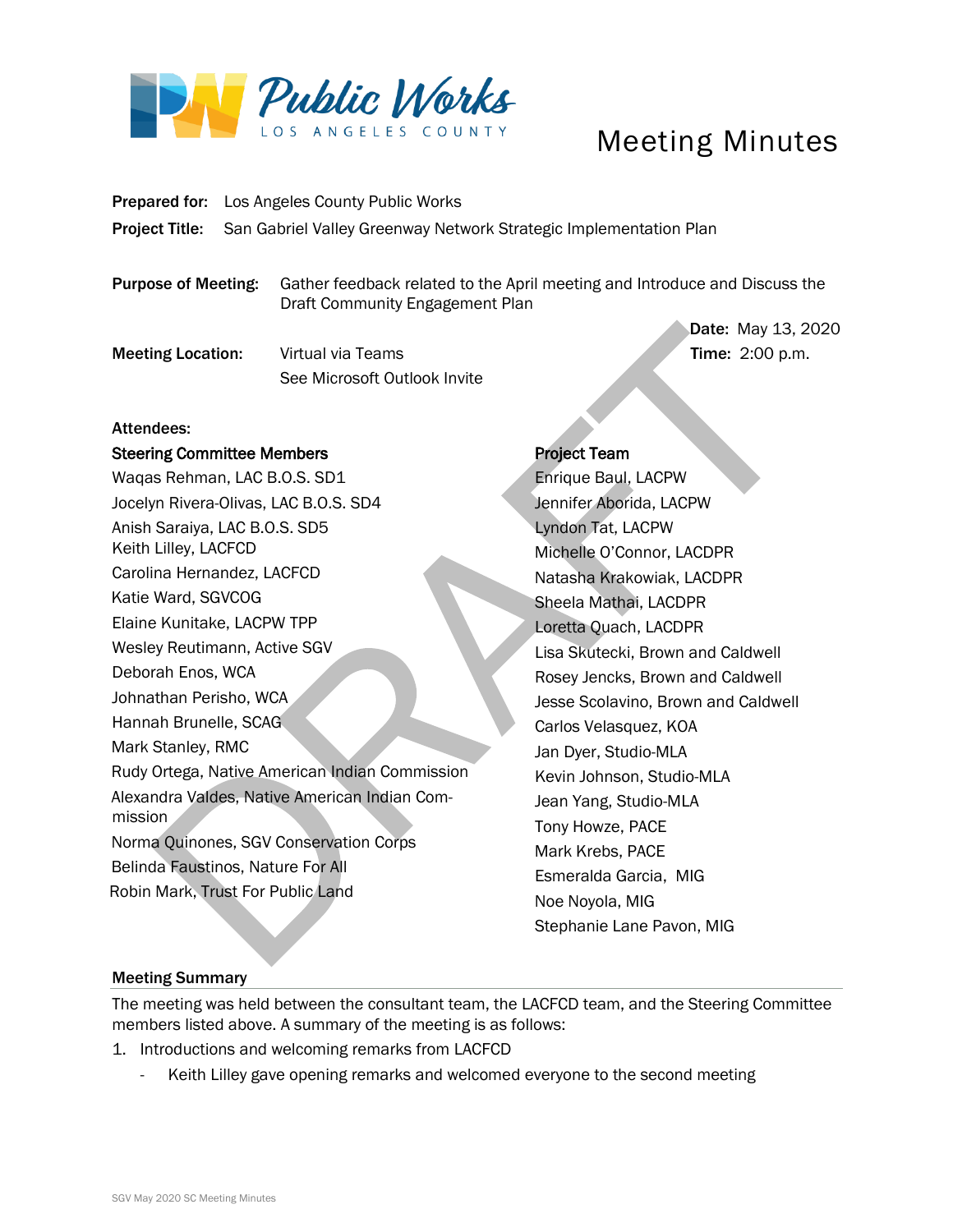- Enrique Baul extended the welcome and reviewed the topics and next steps from the April meeting
- 2. Presentation
	- a. Questions/Comments related to April meeting
		- i. Comments received to date
	- ii. Go over web maps and discuss any potential gaps/missing information
		- o Lisa Skutecki reviewed the comments received to date and Kevin Johnson reviewed two new projects provided by Belinda Faustinos from the April meeting
		- o Kevin Johnson noted the Metro Transit to Parks Strategic Plan had been incorporated into the maps previously, addressing a comment from the April 2020 meeting
		- $\circ$  Tony Howze reviewed the Channel As-Built Status Map previously presented in the April 2020 meeting
		- $\circ$  The team reiterated that the deadline for any remaining comments is May 19th
	- b. Introduce Draft Community Engagement Plan
		- $\circ$  Esmeralda Garcia reviewed the project scope as presented in the April 2020 meeting and presented the Community Engagement Plan
		- o Belinda Faustinos asked: how is this going to be managed in terms of who is the messenger? Will it be MIG or will it be partnerships with Steering member?
		- $\circ$  Esmeralda Garcia responded: MIG will be providing the materials and participating in the engagement but the technical team will also be present for engagement activities to receive direct feedback. MIG will provide the project team with the tools and training to interact with the community. MIG wants to partner with community groups because they already have great connection with the groups.
		- $\circ$  Belinda Faustinos noted: it's important to interact with the community groups that already have these relationships. The organizations will want to know if there will be any compensation to avoid burnout.
		- o Dan Sharp responded: LAC wants to compensate the NGO's for this effort but this will likely be through a separate contract with those entities. LAC will be the face of the community engagement effort.
		- Belinda Faustinos requested google doc for the steering committee members to allow them to provide specific information.
		- o Wesley Reutimann: In person approaches to community engagement may be not feasible with the current COVID-19 situation. How can we do more remotely? Compensation will really need to be considered with the budget cuts and recent layoffs for many entities.
		- $\circ$  Esmeralda Garcia: The team will have to an entirely virtual engagement strategy because not everyone has internet access. Strategies such as pop ups and other in person engagement is still very far in the future and will be assessed with state and county guidance at the time.
		- $\circ$  Wesley Reutimann noted: We are all hopeful that we will be able to do site walks, etc. in the future, but we will need to look for the best alternative options.
		- $\circ$  Martin Reyes noted: It's important that we can be fluid and responsive to the pubic health guidance. Things are slowly reopening, and we may want to consider our